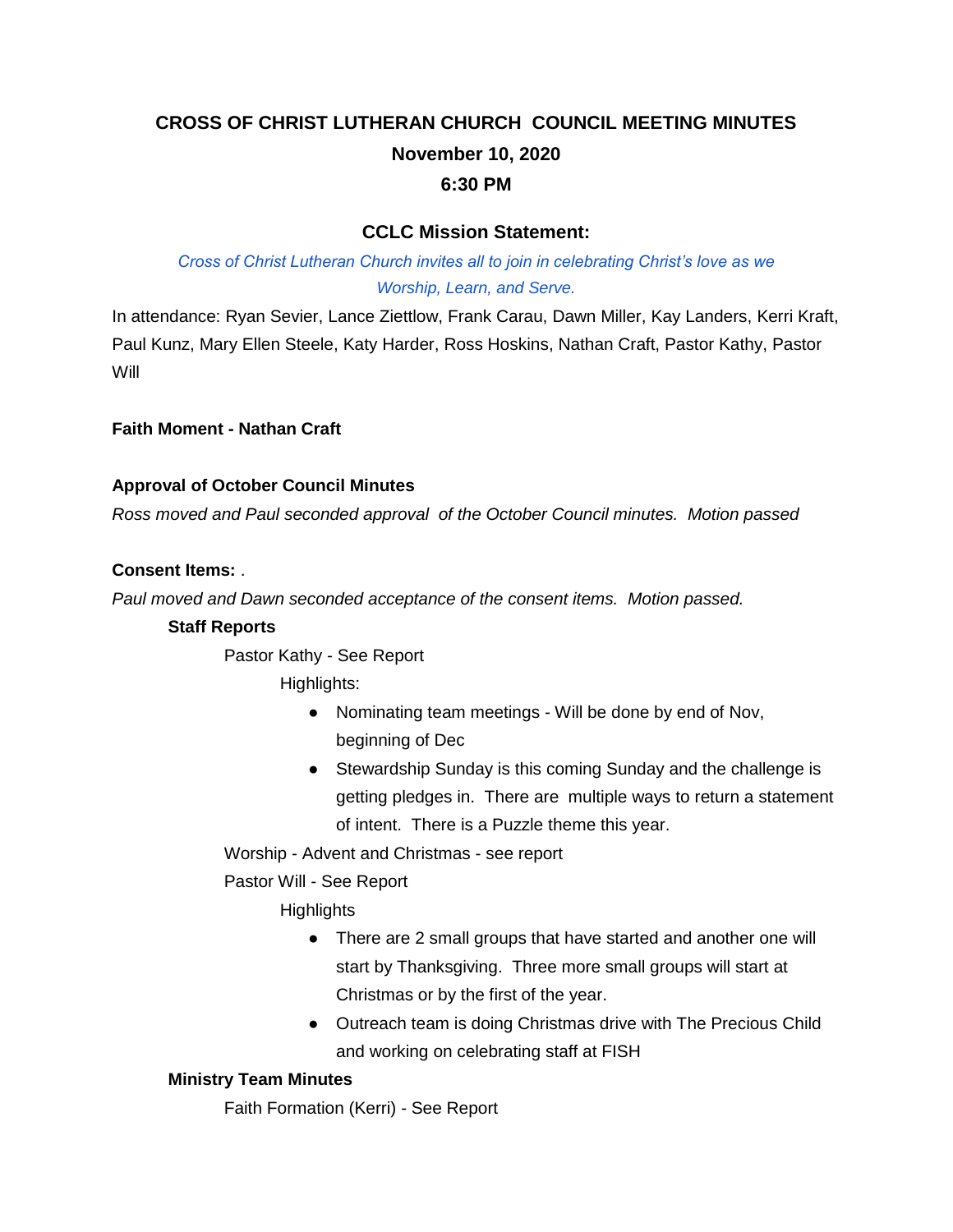Worship (Paul) - See Report Stewardship (Frank) - See Report Youth (Nathan) - Outreach (Ross) - See Report Long Range Planning (Mary Ellen) - No meeting Evangelism (Kay) - No meeting Preschool (Katy) - See Report

● Motion made that if the preschool has to be closed for more than 2 weeks, then offset doesn't need to be paid for the duration of closure. *Katie moved and Ross seconded approval of the above motion. Motion passed*

Highlights:

- Offset is currently \$852.66.
- Preschool to stay open despite school districts closing and doing full remote learning. This isn't possible for preschools. They do have a travel advisory with a 10 day quarantine if families do travel for safety..

CCMA (Paul) - Grant Process approval - see reports and documents. Andy Halladay attended the council meeting to clarify any outstanding questions. Property (Ryan)- Ryan is reaching out to people regarding air purification in HVAC system

#### **SubTeam Reports**

- Nominating Team: They have been meeting in November. (Dave Scheele, Natalie Flowers, Adam Dittmer, Katie Fauvelle, Kerri Kraft and Ryan Sevier). We have filled the roles of VP, Secretary, one Nominating position, and Youth. Currently working on filling the roles for the three at large positions, RMS assembly, and one Nominating team position.
- Finance Team
	- See Treasurer report
	- Safety Task Force On Hold until Building reopens.
- HR Team
- Tech Team
- Gift Policy Team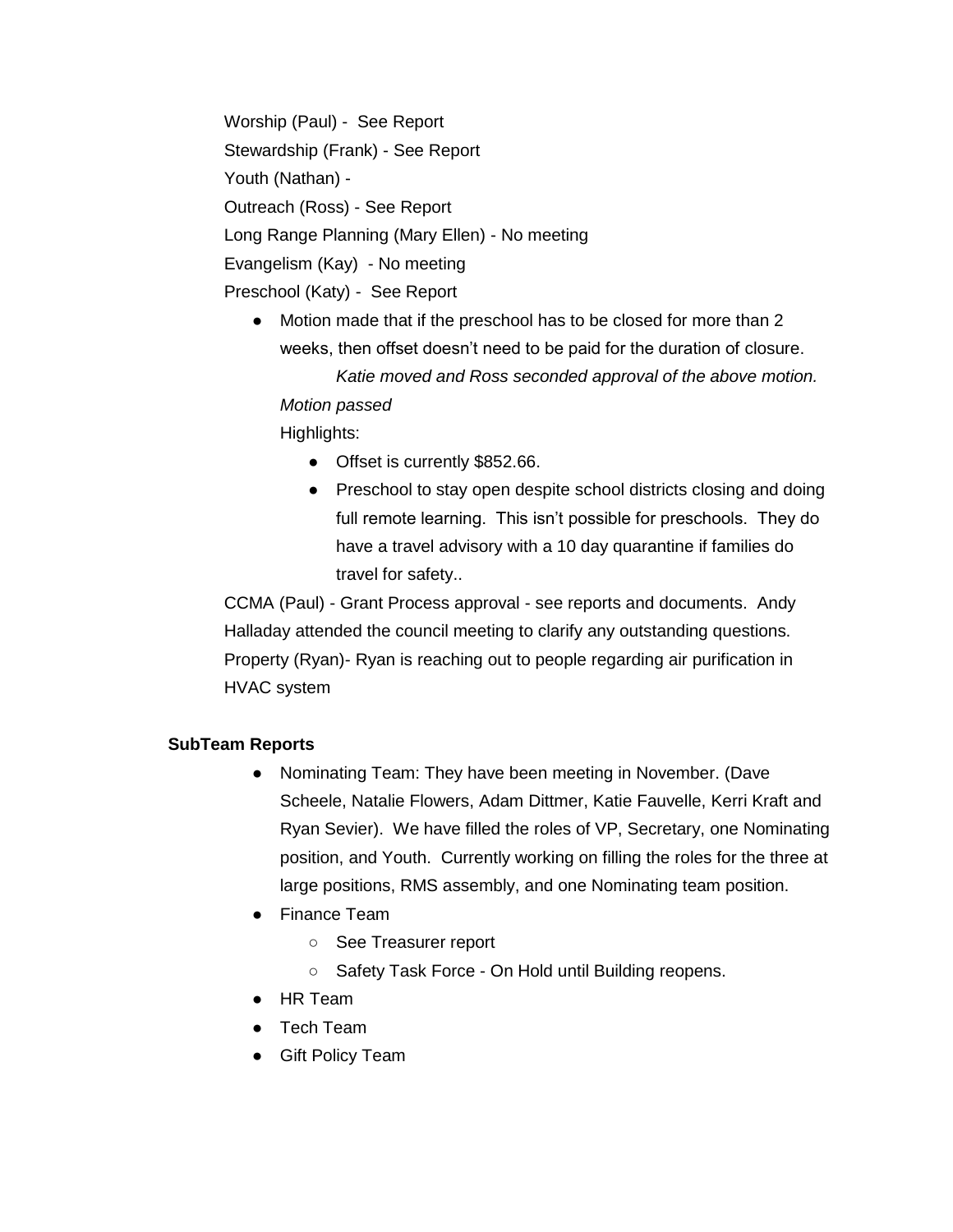#### **UNFINISHED BUSINESS**

- 1. Safe Parking Initiative tabled until next month
- 2. Staffing review update tabled until next month
- 3. Annual Meeting options tabled until next month
- 4. Boy Scout Troop 17 Renewal : Troop is meeting at our church and their Charter needs to be updated in December.

*Pr Will moved and Nathan seconded approval to continue partnering with Boy Scout Troop 17 and be their sponsoring organization.. Motion passed.*

- 5. Finalize/clarify CCMA Grant idea See grant proposal and Covid release form Clarifications by Andy Halladay:
	- Funding: See statement in report which was clarified
	- Process for approving grant: Anything greater than \$500 comes from the Minister of Music
	- Grant request (accounting): All requests go to the CCMA Board *Paul moved and Mary Ellen seconded to accept CCMA Grant Process*
- 6. Report from Josh Wicklein regarding materials for Eagle project
	- Benches and picnic tables will likely be cedar and not pressure treated wood. Josh will be getting back to Pr Will this week.
	- Council is ok with the cedar option
	- Josh is hoping to complete his project by mid-December.

#### **NEW BUSINESS**

#### 1. **Treasurer's Report**

*Ross moved and Frank seconded acceptance of the Treasurer's report. Motion passed.*

Monthly Mission, Ministry - see Report

We are missing the mid-week offering and will not capture it this year. The cash offerings are also missing until well into 2021. Our biggest giver transferred to a different congregation. We are trending towards the red for the end of the year.

Pledge and Debt Metrics - Lance reported that there are 88 pledges behind making it almost \$100K behind, 42 pledges are on target, 32